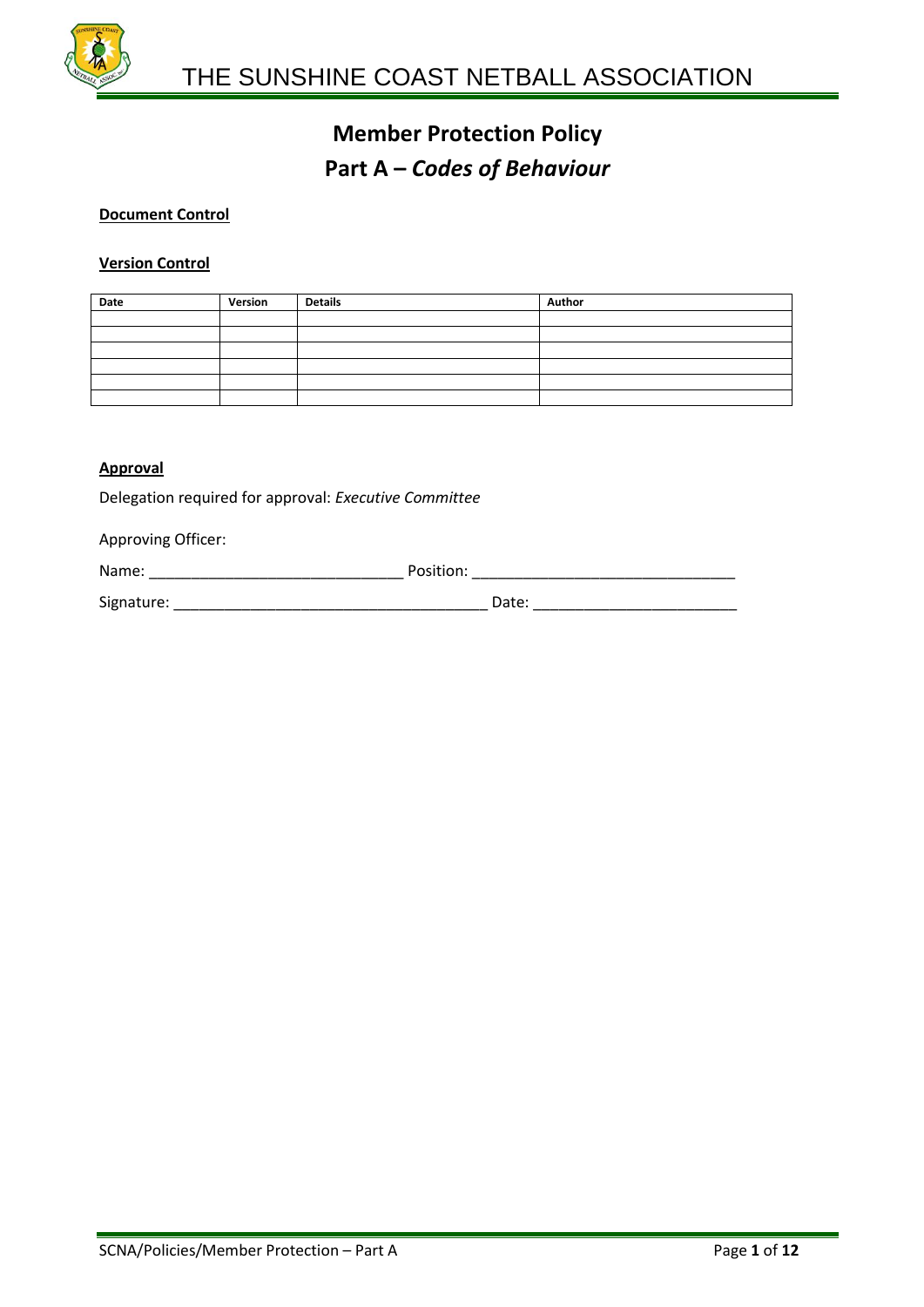

#### **Purpose and Background**

*Sunshine Coast Netball Association* and persons identified in the Member Protection Policy Clause 3 seek to provide a safe, fair and inclusive environment for everyone involved in in netball.

To achieve this, *Sunshine Coast Netball Association* and persons identified in Member Protection Policy Clause 3 require certain standards of behaviour of players/athletes, coaches, officials, administrators, parents/guardians (of child participants) and spectators.

Netball's Codes of Behaviour are underpinned by the following core values:

- To act within the rules and spirit of netball.
- To display respect and courtesy towards everyone involved in netball and prevent discrimination and harassment.
- To prioritise the safety and well-being of children and young people involved in netball.
- To encourage and support opportunities for participation in all aspects of netball.

#### **ATTACHMENTS**

**ATTACHMENT A1: GENERAL CODE OF BEHAVIOUR ATTACHMENT A2: ADMINISTRATOR CODE OF BEHAVIOUR ATTACHMENT A3: COACH CODE OF BEHAVIOUR ATTACHMENT A4: JUNIOR PLAYER CODE OF BEHAVIOUR ATTACHMENT A5: SENIOR PLAYER CODE OF BEHAVIOUR ATTACHMENT A6: UMPIRE CODE OF BEHAVIOUR ATTACHMENT A7: PARENT/ GUARDIAN CODE OF BEHAVIOUR ATTACHMENT A8: SPECTATOR CODE OF BEHAVIOUR ATTACHMENT A9: BENCH OFFICIALS CODE OF BEHAVIOUR ATTACHMENT A10: MEDIA CODE OF BEHAVIOUR**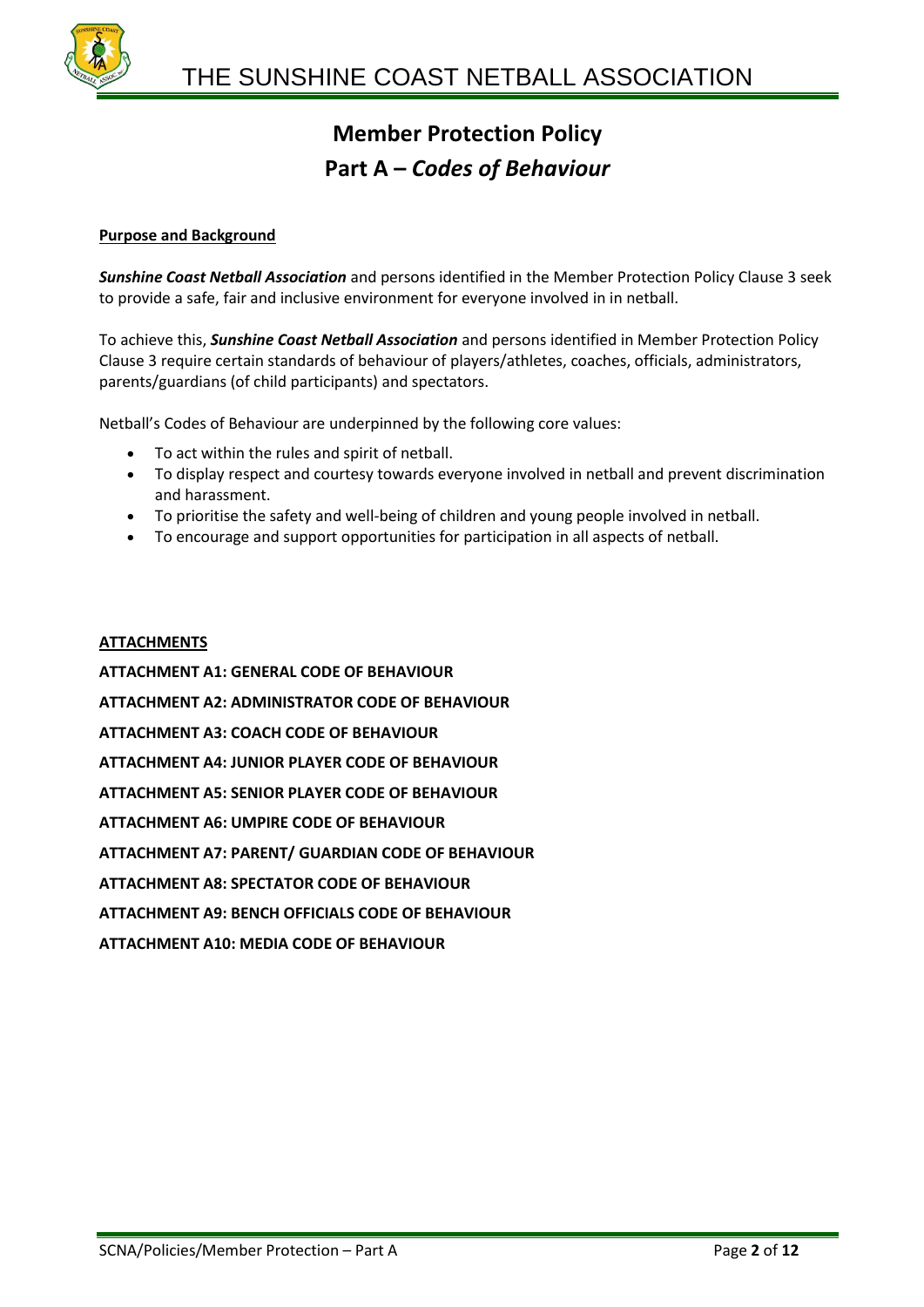

### **ATTACHMENT A1: GENERAL CODE OF BEHAVIOUR**

As a person required to comply with this Policy, you must meet the following requirements with regard to your conduct during any activity held or sanctioned by *Sunshine Coast Netball Association* and persons identified in the Member Protection Policy Clause 3.

- 1. Treat all persons with respect and courtesy and have proper regard for their dignity, rights and obligations.
- 2. Be ethical, fair, considerate and honest in all dealings with others.
- 3. Make a commitment to providing quality service.
- 4. Operate within the rules and spirit of the sport including national and state guidelines, constitution and policies which govern *Sunshine Coast Netball Association* and persons identified in the Member Protection Policy Clause 3.
- 5. Do not use your involvement with netball to promote your own beliefs, behaviours or practices where these are inconsistent with those of *Sunshine Coast Netball Association* and persons identified in the Member Protection Policy Clause 3.
- 6. Demonstrate a high degree of individual responsibility especially when dealing with persons less than 18 years of age, as your words and actions are an example.
- 7. Always place the safety and welfare of children above other considerations.
- 8. Avoid unaccompanied and unobserved activities with persons less than 18 years of age, wherever possible.
- 9. Comply with all relevant Australian laws (Federal and State), particularly anti-discrimination and child protection laws
- 10. Refrain from any behaviour that may bring *Sunshine Coast Netball Association* and persons identified in the Member Protection Policy Clause 3 into disrepute.
- 11. Provide a safe environment for the conduct of the activity.
- 12. Show concern and caution towards others who may be sick or injured.
- 13. Be a positive role model.
- 14. Be responsible and accountable for your conduct.
- 15. Abide by the relevant *Sunshine Coast Netball Association* role-specific codes of behaviour and understand the repercussions if you breach, or are aware of any breaches of this Code of Behaviour.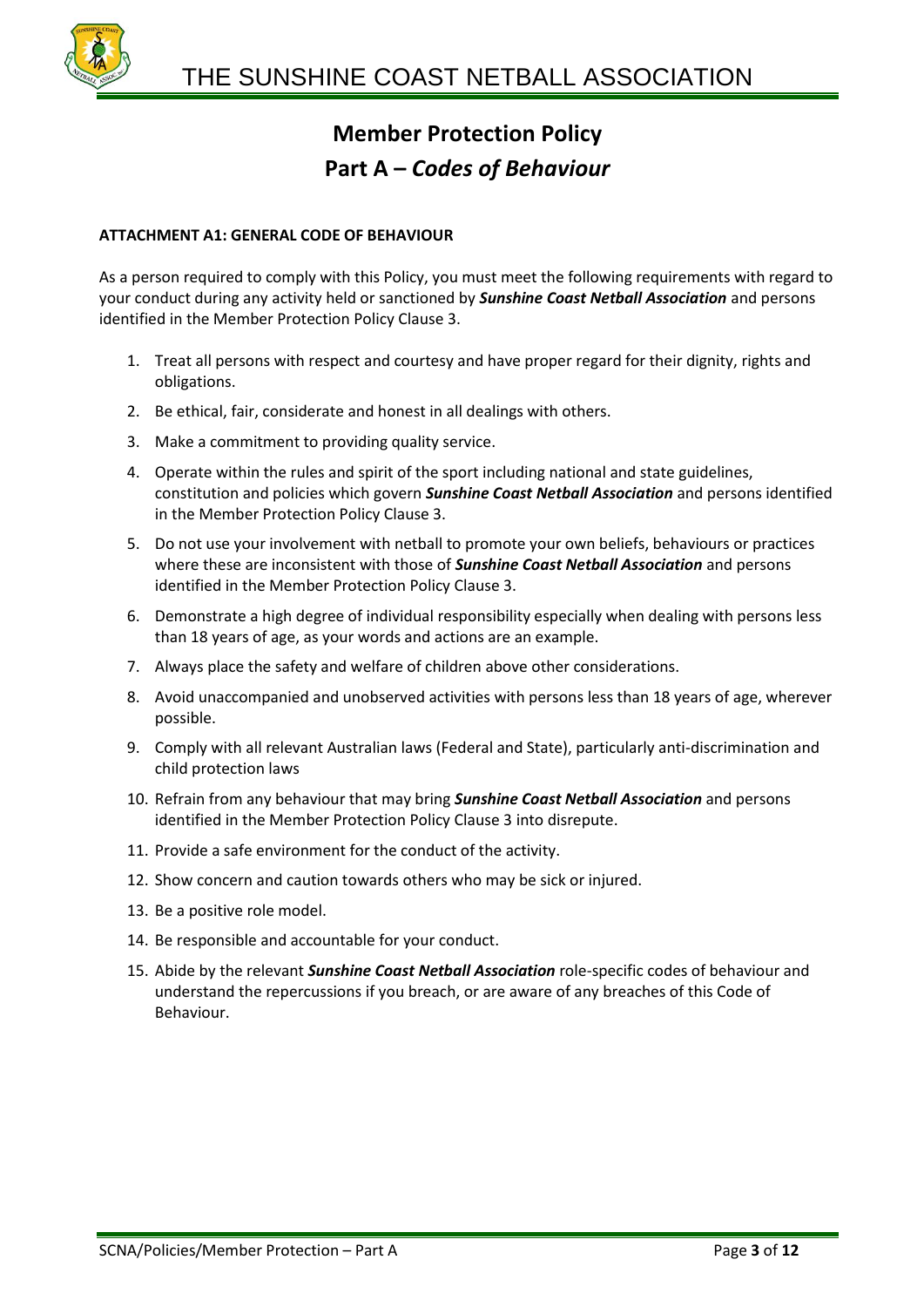

#### **ATTACHMENT A2: ADMINISTRATOR CODE OF BEHAVIOUR**

In addition to *Sunshine Coast Netball Association*'s General Code of Behaviour, you must meet the following requirements with regard to your conduct during any activity held by or under the auspices of *Sunshine Coast Netball Association* and persons identified in the Member Protection Policy Clause 3 in your role as an Administrator.

- 1. Be fair, considerate and honest in all dealings with others.
- 2. Be professional in, and accept responsibility for your actions. Your language, presentation, manners and punctuality should reflect high standards.
- 3. Resolve conflicts fairly and promptly through established procedures.
- 4. Maintain strict impartiality.
- 5. Be aware of your legal responsibilities.
- 6. Develop a positive sport environment by allowing for the special needs of the players (especially children), by emphasising enjoyment and by providing appropriate development and competitive experiences.
- 7. Involve players in the planning, leadership, evaluation and decision-making relating to the activity.
- 8. Ensure activities, equipment and facilities are safe and appropriate to the ability level of participating players. Activities, rules, equipment, lengths of games and training schedules should take into consideration the age, ability and maturity level of participating players.
- 9. Ensure that everyone (administrators, coaches, players, umpires, parents, spectators, sponsors and physicians) emphasise fair play in netball activities and games.
- 10. Where appropriate, distribute a Code of Behaviour sheet to coaches, players, umpires, parents, spectators and the media.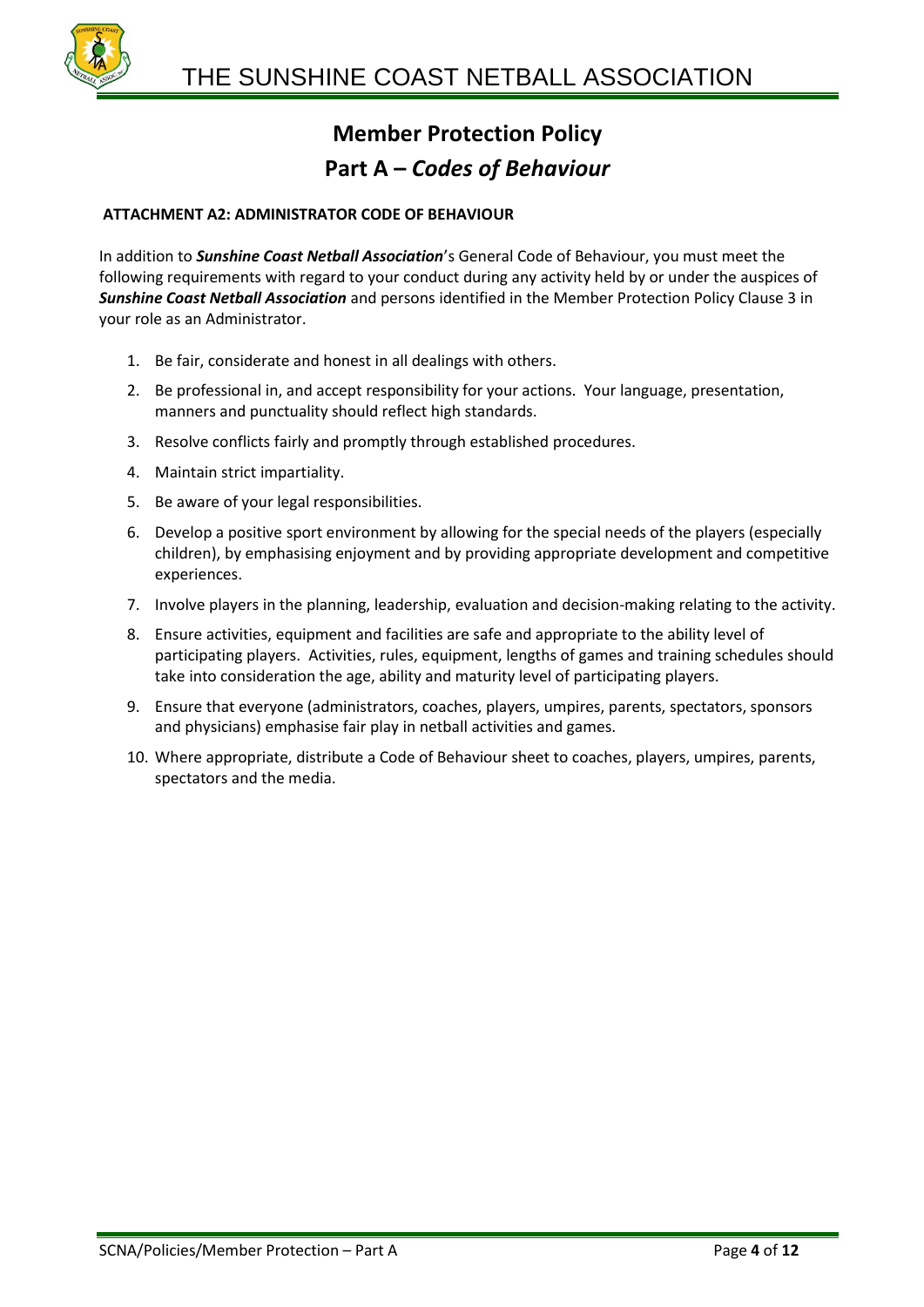

#### **ATTACHMENT A3: COACH CODE OF BEHAVIOUR**

In addition to *Sunshine Coast Netball Association*'s General Code of Behaviour, you must meet the following requirements with regard to your conduct during any activity held by or under the auspices of *Sunshine Coast Netball Association* and persons identified in the Member Protection Policy Clause 3 in your role as a Coach.

- 1. Operate within the rules and spirit of netball, promoting fair play over winning at any cost.
- 2. Encourage and support opportunities for people to learn appropriate behaviour and skills.
- 3. Support opportunities for participation in all aspects of the sport.
- 4. Treat each person as an individual.
- 5. Display control and courtesy to all involved with the sport
- 6. Respect the rights and worth of every person regardless of their gender, ability, cultural background or religion.
- 7. Respect the decisions of umpires, officials, coaches and administrators in the conduct of the sport.
- 8. Wherever practical, avoid unaccompanied and unobserved one-on-one activity (when in a supervisory capacity or where a power imbalance will exist) with people less than the age of 18 years.
- 9. Adopt appropriate and responsible behaviour in all interactions.
- 10. Adopt responsible behaviour in relation to alcohol and other drugs.
- 11. Act with integrity and objectivity, and accept responsibility for your decisions and actions.
- 12. Ensure your decisions and actions contribute to a safe environment.
- 13. Ensure your decisions and actions contribute to a harassment free environment.
- 14. Do not tolerate harmful or abusive behaviour.
- 15. Place the safety and welfare of the athletes above all else.
- 16. Help each person (athlete, umpire etc) reach their potential respect the talent, developmental stage and goals of each person and compliment and encourage with positive and supportive feedback.
- 17. Any physical contact with a person should be appropriate to the situation and necessary for the person's skill development.
- 18. Be honest and do not allow your qualifications to be misrepresented.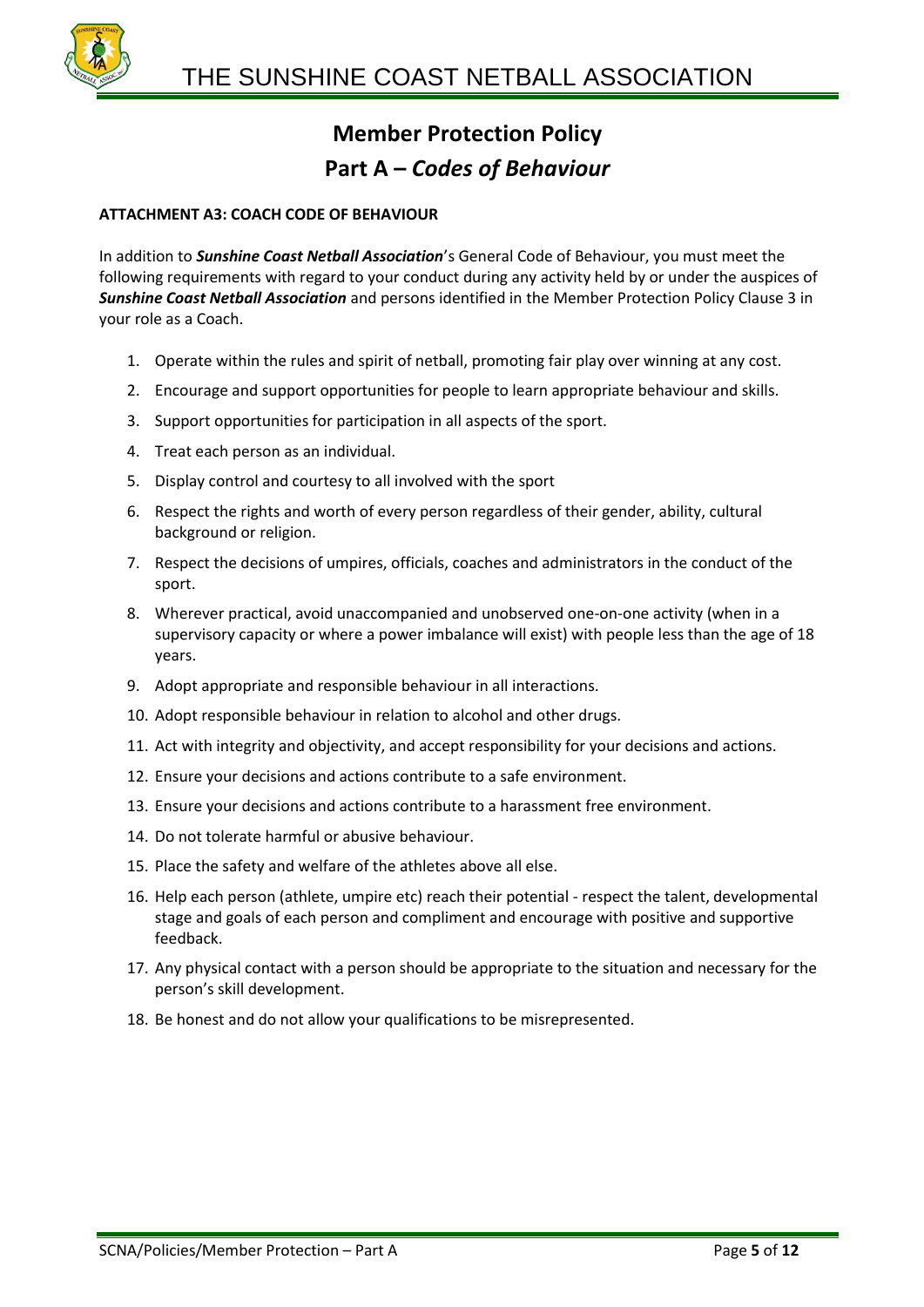

#### **ATTACHMENT A4: JUNIOR PLAYER CODE OF BEHAVIOUR**

In addition to *Sunshine Coast Netball Association*'s General Code of Behaviour, you must meet the following requirements with regard to your conduct during any activity held by or under the auspices of *Sunshine Coast Netball Association* and persons identified in the Member Protection Policy Clause 3 in your role as a Junior Player.

- 1. Participate because you enjoy it, not just to please parents and coaches.
- 2. Play by the rules
	- Know the rules.
- 3. Participate fairly and safely.
- 4. Abide by decisions, without argument or bad temper
	- Captains have the right to approach an umpire during an interval or after the game for clarification of any rule
	- Approach the umpire in a courteous and polite way.
- 5. Co-operate with your coach, and other players
	- Verbal abuse of officials or other players, deliberately fouling or provoking an opponent and throwing/ damaging equipment is not acceptable or permitted
	- Treat all players as you would like to be treated
	- Ensure that at all times your behaviour is fair
	- Be a patient and enthusiastic supporter of fellow players.
- 6. Applaud all good play, by your own team and opponents.
- 7. Be a responsible team member
	- Always be on time
	- Encourage and assist all players
	- Attend all training sessions
	- Ensure you always bring the appropriate uniform and equipment to training and/ or matches.
- 8. Do not engage in practices that affect sporting performance (alcohol, tobacco and drug use).
	- Respect and acknowledge the contribution of those who create the opportunity for you to play
	- Volunteers (scorers, coaches, timekeepers, administrators and umpires).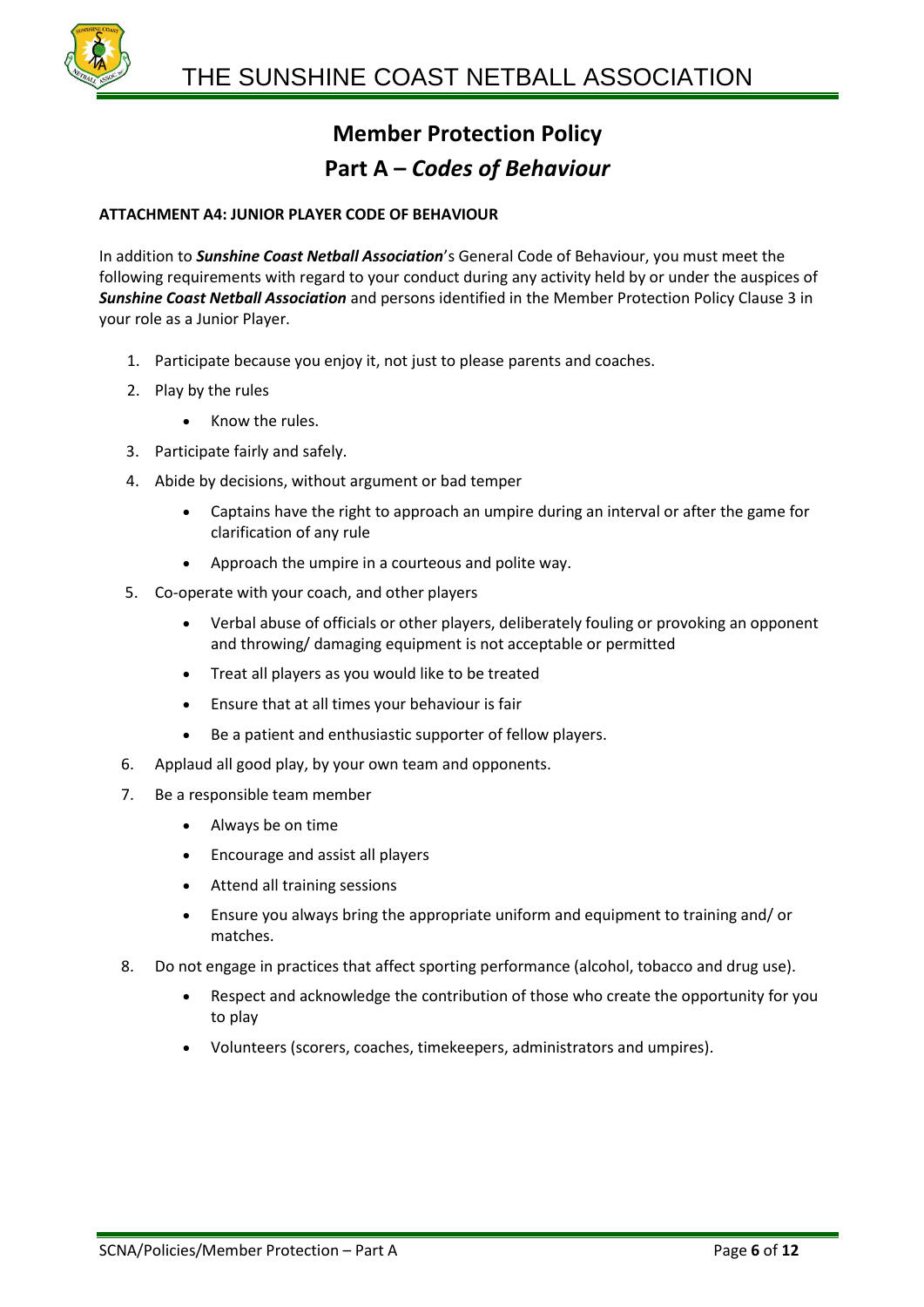

#### **ATTACHMENT A5: SENIOR PLAYER CODE OF BEHAVIOUR**

In addition to *Sunshine Coast Netball Association*'s General Code of Behaviour, you must meet the following requirements with regard to your conduct during any activity held by or under the auspices of *Sunshine Coast Netball Association* and persons identified in the Member Protection Policy Clause 3 in your role as a Senior Player.

- 1. Respect the rights, dignity and worth of fellow players, coaches, officials and spectators.
- 2. Refrain from conduct which could be regarded as sexual or other Harassment.
- 3. Respect the talent, potential and development of fellow players and competitors.
- 4. Care and respect the uniform and equipment provided to you.
- 5. Be frank and honest with your coach concerning illness and injury and your ability to train and play fully.
- 6. Conduct yourself in a responsible manner relating to language, temper and punctuality.
- 7. Maintain a high standard of personal behaviour at all times.
- 8. Abide by the rules and respect the decision of the umpires. Be courteous and use the correct process when seeking a rule clarification.
- 9. Be honest in your attitude and preparation to training. Work equally hard for yourself and your team.
- 10. Co-operate with coaches and staff in relation to programs that adequately prepare you for competition.
- 11. Do not engage in practices that affect sporting performance (alcohol, tobacco and drug use).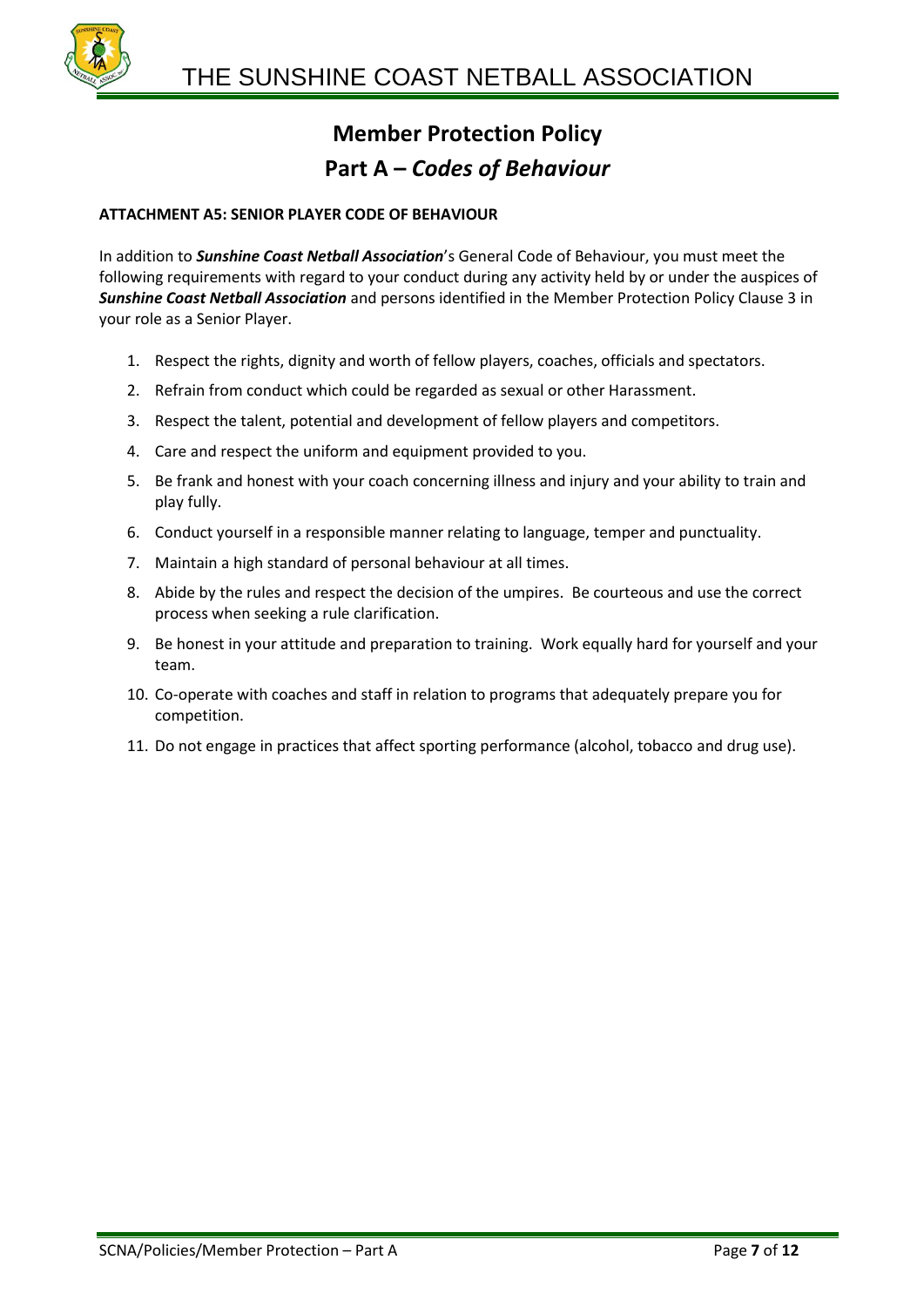

#### **ATTACHMENT A6: UMPIRE CODE OF BEHAVIOUR**

In addition to *Sunshine Coast Netball Association*'s General Code of Behaviour, you must meet the following requirements with regard to your conduct during any activity held by or under the auspices of *Sunshine Coast Netball Association* and persons identified in the Member Protection Policy Clause 3 in your role as an Umpire.

- 1. Umpire in accordance with the Official Rules of the Game.
- 2. Treat all players, coaches, match officials and other umpires with respect.
- 3. Place the safety and welfare of the players above all else.
	- Ensure the court and its surrounds are compliant with the rules.
	- Take appropriate action to manage dangerous play.
- 4. Maintain a high standard of personal behaviour at all times.
- 5. Be a positive role model through behaviour and personal appearance projecting a favourable image of netball and umpiring at all times.
- 6. Be courteous, respectful and open to discussion and interaction.
- 7. Maintain or improve your current performance level and seek continual improvement.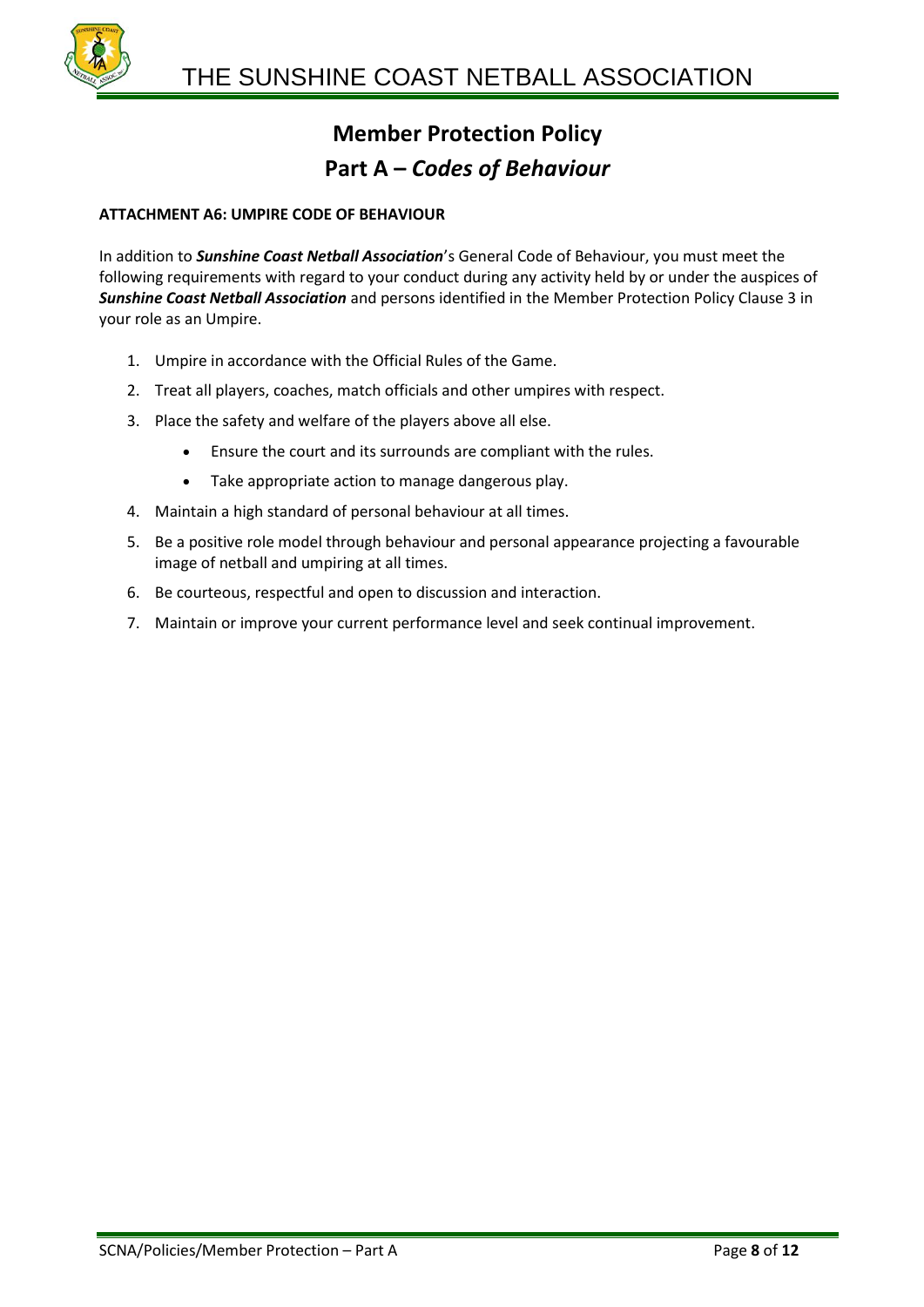

#### **ATTACHMENT A7: PARENT/ GUARDIAN CODE OF BEHAVIOUR**

In addition to *Sunshine Coast Netball Association*'s General Code of Behaviour, you must meet the following requirements with regard to your conduct during any activity held by or under the auspices of *Sunshine Coast Netball Association* and persons identified in the Member Protection Policy Clause 3 in your role as a Parent/Guardian.

- 1. If your child is interested, encourage them to participate in the appropriate netball activity. However, if your child is not willing to participate, do not force him or her. Remember, children are involved in organised activity for their enjoyment, not yours.
- 2. Focus upon your child's efforts and performance rather than the overall outcome of the event. This assists your child in setting realistic goals related to his/ her ability by reducing the emphasis on winning.
- 3. Teach your child that an honest effort is as important as victory, so that the result of each game is accepted without undue disappointment.
- 4. Encourage your child to play always according to the rules.
- 5. Never ridicule or yell at a child for making a mistake or losing a game.
- 6. Remember that children learn best from example. Applaud good play by all players.
- 7. If you disagree with an umpire or coach raise the issue through the appropriate channels rather than question their judgment and honesty in public.
- 8. Support all efforts to remove verbal and physical abuse.
- 9. Recognise and respect the value and importance of volunteer administrators, coaches and umpires. They give up their time and resources to provide recreational activities for players and deserve your support.
- 10. Be a model of good sports behaviour for children to copy.
- 11. Be courteous in communication with administrators, coaches, players and umpires. Teach children to do likewise.
- 12. Support the use of age appropriate development activities and modified rules.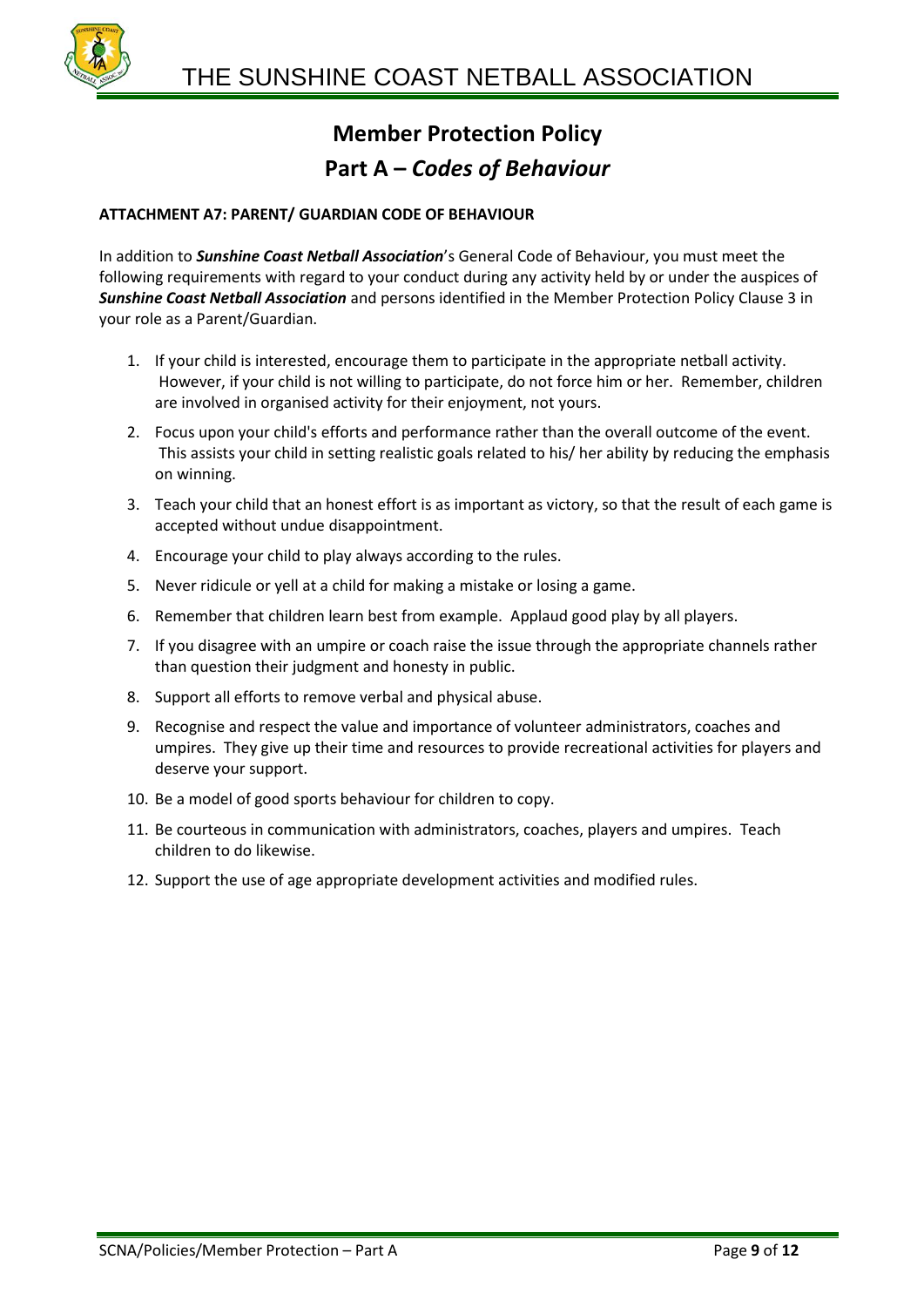

#### **ATTACHMENT A8: SPECTATOR CODE OF BEHAVIOUR**

In addition to *Sunshine Coast Netball Association*'s General Code of Behaviour, you must meet the following requirements with regard to your conduct during any activity held by or under the auspices of *Sunshine Coast Netball Association* and persons identified in the Member Protection Policy Clause 3 in your role as a Spectator.

- 1. Most players (in particular children) participate in netball activities for fun. They are not participating for entertainment of spectators only.
- 2. Applaud good performance and efforts by all players. When watching a game congratulate both teams on their performance regardless of the game's outcome.
- 3. Respect the umpires' and coaches' decisions. If there is a disagreement, follow the appropriate procedure in order to question the decision and teach children to do likewise.
- 4. Never ridicule or scold a player for making a mistake during a competition. Positive comments are motivational.
- 5. Condemn the use of violence in any form, be it by administrators, coaches, players, umpires or parents/ guardians.
- 6. Show respect for your team's coach, the umpire and opponents. Without them there would be no game.
- 7. Encourage players to play according to the rules and the official decisions, and develop your own knowledge of the rules.
- 8. Demonstrate appropriate social behaviour by refraining from using foul language, harassing administrators, coaches, players or umpires.
- 9. Support the use of age appropriate development activities and modified rules.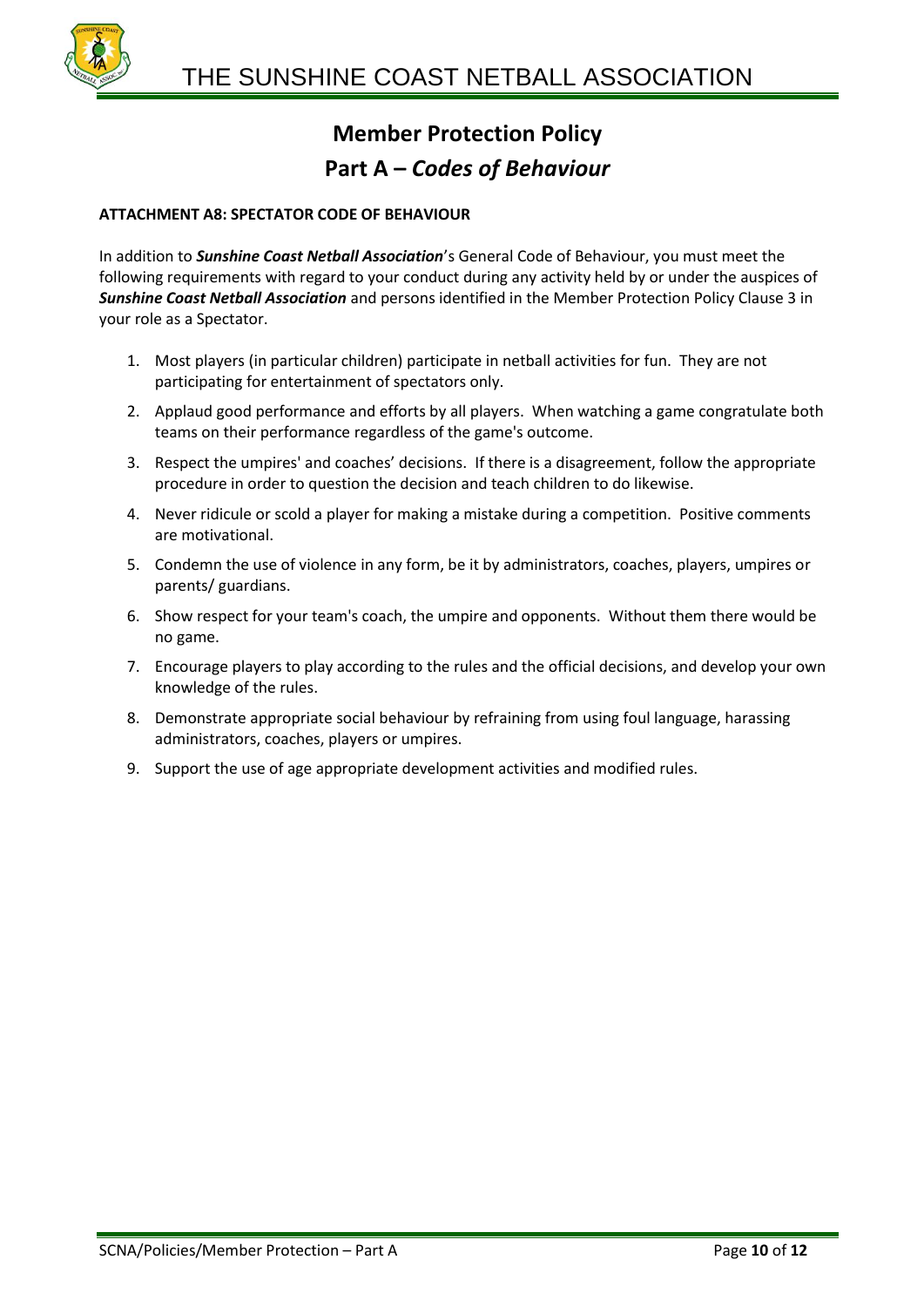

#### **ATTACHMENT A9: BENCH OFFICIALS CODE OF BEHAVIOUR**

In addition to *Sunshine Coast Netball Association*'s General Code of Behaviour, you must meet the following requirements with regard to your conduct during any activity held by or under the auspices of *Sunshine Coast Netball Association* and persons identified in the Member Protection Policy Clause 3 in your role as a Technical Official.

- 1. Officiate in accordance with the Official Rules of the Game and Event/Competition Guidelines.
- 2. Treat all players, coaches, umpires and other match officials with respect.
- 3. Act with integrity and objectivity, and accept responsibility for your decisions and actions.
- 4. Be consistent and impartial when making decisions.
- 5. Maintain a high standard of personal behaviour at all times.
- 6. Be a positive role model through behaviour and personal appearance projecting a favourable image of netball and officiating at all times.
- 7. Be courteous, respectful and open to discussion and interaction.
- 8. Maintain or improve your current performance level and seek continual improvement.